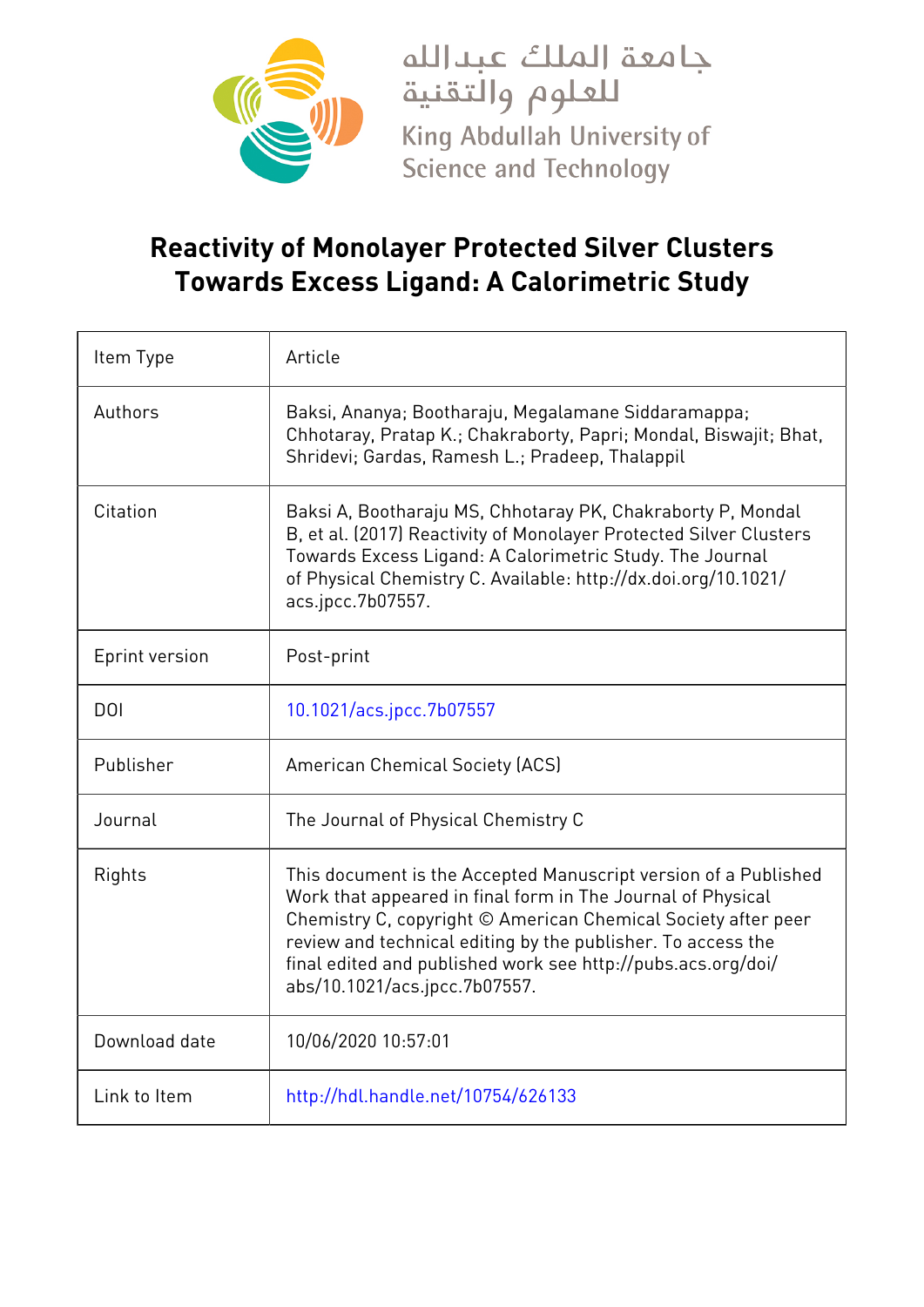# THE JOURNAL OF PHYSICAL CHEMISTRY

Article

Subscriber access provided by King Abdullah University of Science and Technology Library

### **Reactivity of Monolayer Protected Silver Clusters Towards Excess Ligand: A Calorimetric Study**

Ananya Baksi, Megalamane S. Bootharaju, Pratap K. Chhotaray, Papri Chakraborty, Biswajit Mondal, Shridevi Bhat, Ramesh L. Gardas, and Thalappil Pradeep J. Phys. Chem. C, **Just Accepted Manuscript** • DOI: 10.1021/acs.jpcc.7b07557 • Publication Date (Web): 31 Oct 2017

**Downloaded from http://pubs.acs.org on November 8, 2017**

#### **Just Accepted**

"Just Accepted" manuscripts have been peer-reviewed and accepted for publication. They are posted online prior to technical editing, formatting for publication and author proofing. The American Chemical Society provides "Just Accepted" as a free service to the research community to expedite the dissemination of scientific material as soon as possible after acceptance. "Just Accepted" manuscripts appear in full in PDF format accompanied by an HTML abstract. "Just Accepted" manuscripts have been fully peer reviewed, but should not be considered the official version of record. They are accessible to all readers and citable by the Digital Object Identifier (DOI®). "Just Accepted" is an optional service offered to authors. Therefore, the "Just Accepted" Web site may not include all articles that will be published in the journal. After a manuscript is technically edited and formatted, it will be removed from the "Just Accepted" Web site and published as an ASAP article. Note that technical editing may introduce minor changes to the manuscript text and/or graphics which could affect content, and all legal disclaimers and ethical guidelines that apply to the journal pertain. ACS cannot be held responsible for errors or consequences arising from the use of information contained in these "Just Accepted" manuscripts.



The Journal of Physical Chemistry C is published by the American Chemical Society. 1155 Sixteenth Street N.W., Washington, DC 20036

Published by American Chemical Society. Copyright © American Chemical Society. However, no copyright claim is made to original U.S. Government works, or works produced by employees of any Commonwealth realm Crown government in the course of their duties.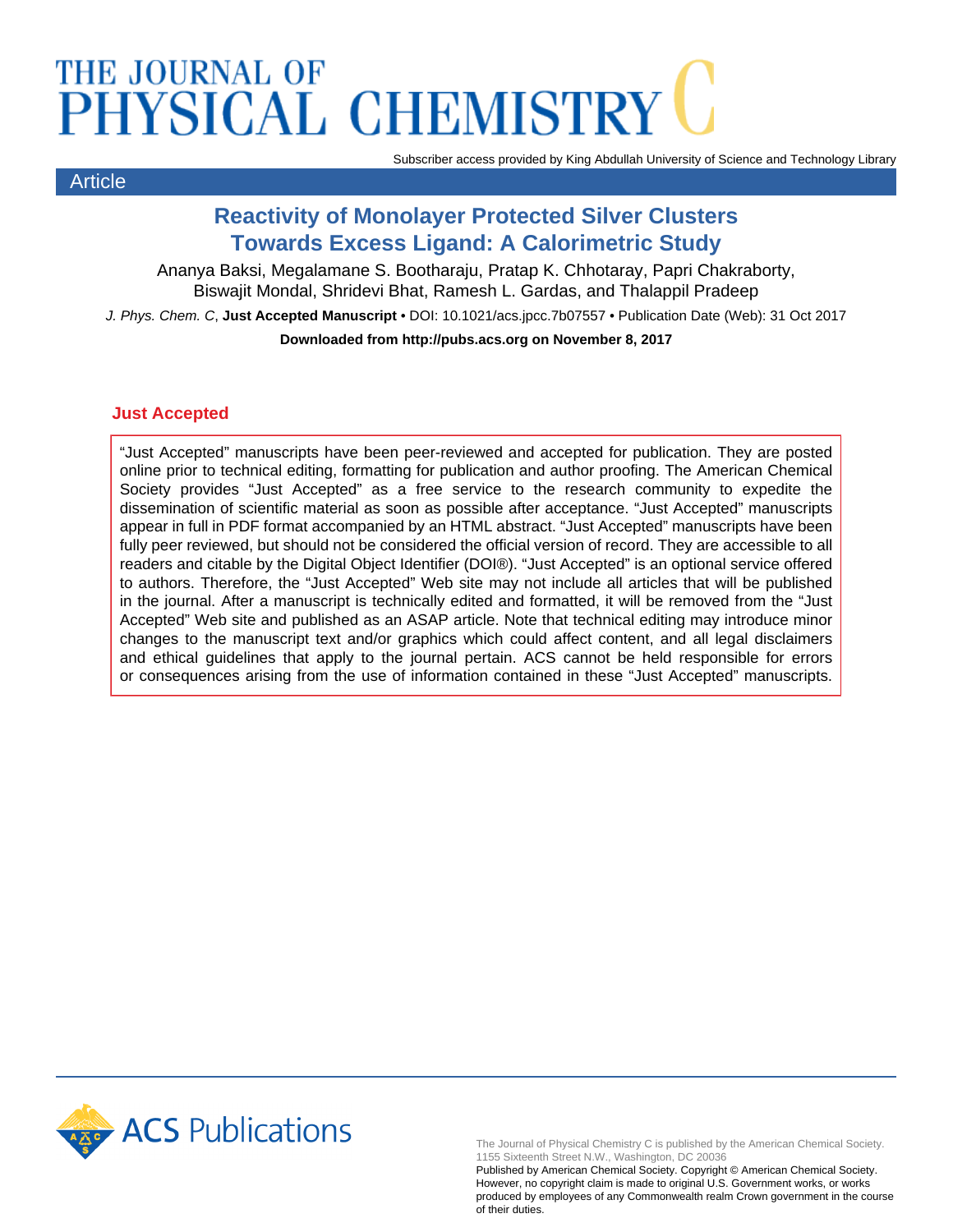## **Reactivity of Monolayer Protected Silver Clusters Towards Excess Ligand: A Calorimetric Study**

Ananya Baksi,<sup>1</sup> M. S. Bootharaju,<sup>1</sup> Pratap K. Chhotaray,<sup>2</sup> Papri Chakraborty,<sup>1</sup> Biswajit Mondal,<sup>1</sup> Shridevi Bhat,<sup>1</sup> Ramesh Gardas<sup>2</sup> and Thalappil Pradeep<sup>1\*</sup>

<sup>1</sup>DST Unit of Nanoscience and Thematic Unit of Excellence, Department of Chemistry, Indian Institute of Technology Madras, Chennai – 600036, India.

2 Department of Chemistry, Institute of Technology Madras, Chennai – 600036, India.

\*Corresponding author, E-mail[: pradeep@iitm.ac.in](mailto:pradeep@iitm.ac.in)

**ABSTRACT:** Reactivity of monolayer protected atomically precise clusters of noble metals is of significant research interest. Till date very few experimental data are available on the reaction thermodynamics of such clusters. Here we report a calorimetric study of the reaction of glutathione (GSH) protected silver clusters in presence of excess ligand, GSH using isothermal titration calorimetry (ITC). We have studied  $Ag_{11}(SG)$ <sub>7</sub> and  $Ag_{32}(SG)_{19}$  clusters and compared their reactivity with GSH protected silver nanoparticles (AgNPs) and silver ions. Clusters show intermediate reactivity towards excess ligand compared to nanoparticles and silver ions. Several control experiments were performed to understand the degradation mechanism of these silver clusters and nanoparticles. Effect of dissolved oxygen in the degradation process was studied in detail and found that it did not have a significant role, although alternate pathways of degradation with the involvement of oxygen cannot be ruled out. Direct confirmation of the fact that functionalized metal clusters fall in-between NPs and atomic systems in their stability is obtained experimentally for the first time. Several other thermophysical parameters of these clusters were also determined including, density, speed of sound, isentropic compressibility and coefficient of thermal expansion.

#### **1. INTRODUCTION**

Monolayer protected atomically precise clusters of noble metals are an emerging class of materials composed of welldefined metal cores and ligand shells.<sup>1-2</sup> Starting from phosphine ligand protection<sup>3-5</sup> in the early period of this work, thiol ligands are used most extensively these days. While the use of water-soluble ligands is limited, $6-10$  organic-soluble thiols are commonly used for the synthesis of clusters.<sup>11-17</sup> Although single crystal structure is the most preferred way to understand the atomic framework of these materials, only a few silver clusters have been crystallized so far[.17-18](#page-10-4) Most of the cluster compositions have been deduced from their optoelectronic properties and mass spectral signatures, especially in the case of silver.<sup>6-8, [10-16,](#page-10-5) [19-31](#page-11-0)</sup> Organic-soluble clusters are more stable than their water soluble analogues due to the inherent tendency of degradation of such species in aqueous media. Glutathione, a tri-peptide (GSH), mercaptosuccinic acid (MSA) and mercaptobenzoic acid (MBA) are the commonly used water-soluble ligands for silver cluster synthesis.<sup>8-10, [14,](#page-10-7) [28](#page-11-1)</sup> Among the water-soluble ligands, GSH has been used extensively for synthesizing gold and silver clusters in aqueous medium. High fluorescence quantum yield, aggregation induced luminescence enhancement, bio-viability, high degree of cellular uptake, antimicrobial activities are a few topics where intense research has happened using GSH protected noble metal clusters[.9,](#page-10-8) [28,](#page-11-1) [32-36](#page-11-2) As mentioned, these clusters undergo degradation with time if they are in solution. The rate of degradation varies depending on the ligand and metal core composition. For example, glutathione protected silver clusters are more stable than MSA protected clusters in solution. However, there have

been no systematic studies of the reactivity of clusters in the context of their thermodynamic stability in solution. The first report on alloying of different nanoparticles were studied by Toshima et al., where they found highly exothermic reactions while alloying Ag/Pd/Pt/Rh nanoparticles.<sup>37</sup>

Isothermal titration calorimetry (ITC) is a powerful tool to find parameters of reactions in solution.<sup>38-39</sup> In a typical ITC experiment, analyte is titrated against the reactant at a constant temperature. A fixed amount of reactant is injected through a syringe and a constant power is applied to maintain the same conditions in the reactant and reference cells (filled with the same solvent). While mixing of two reactants, the heat released/absorbed has to be compensated by the power supply. This change is observed as a thermograph, which may be converted to heat change, and an appropriate fit will provide the desired thermodynamic parameters. In the beginning, enough reactants are available to interact and hence one may observe a sharp heat change. As time goes on, more and more analyte is consumed and the heat change will decrease until all the analyte is consumed. Once the reaction is over, some heat change will still be observed due to heat of dilution. The peaks are integrated to acquire total heat change during the reaction. From a proper fitting of the data, binding sites (N), rate constant of the reaction (k), enthalpy change  $(ΔH)$  and entropy change  $(\Delta S)$  can be calculated, using the change in Gibbs free energy (ΔG).

In the case of monolayer-protected clusters, stability depends on many factors. When there is excess ligand, it interacts with existing clusters and finally degrades to smaller chain thiolates. In a standard synthesis of thiolate protected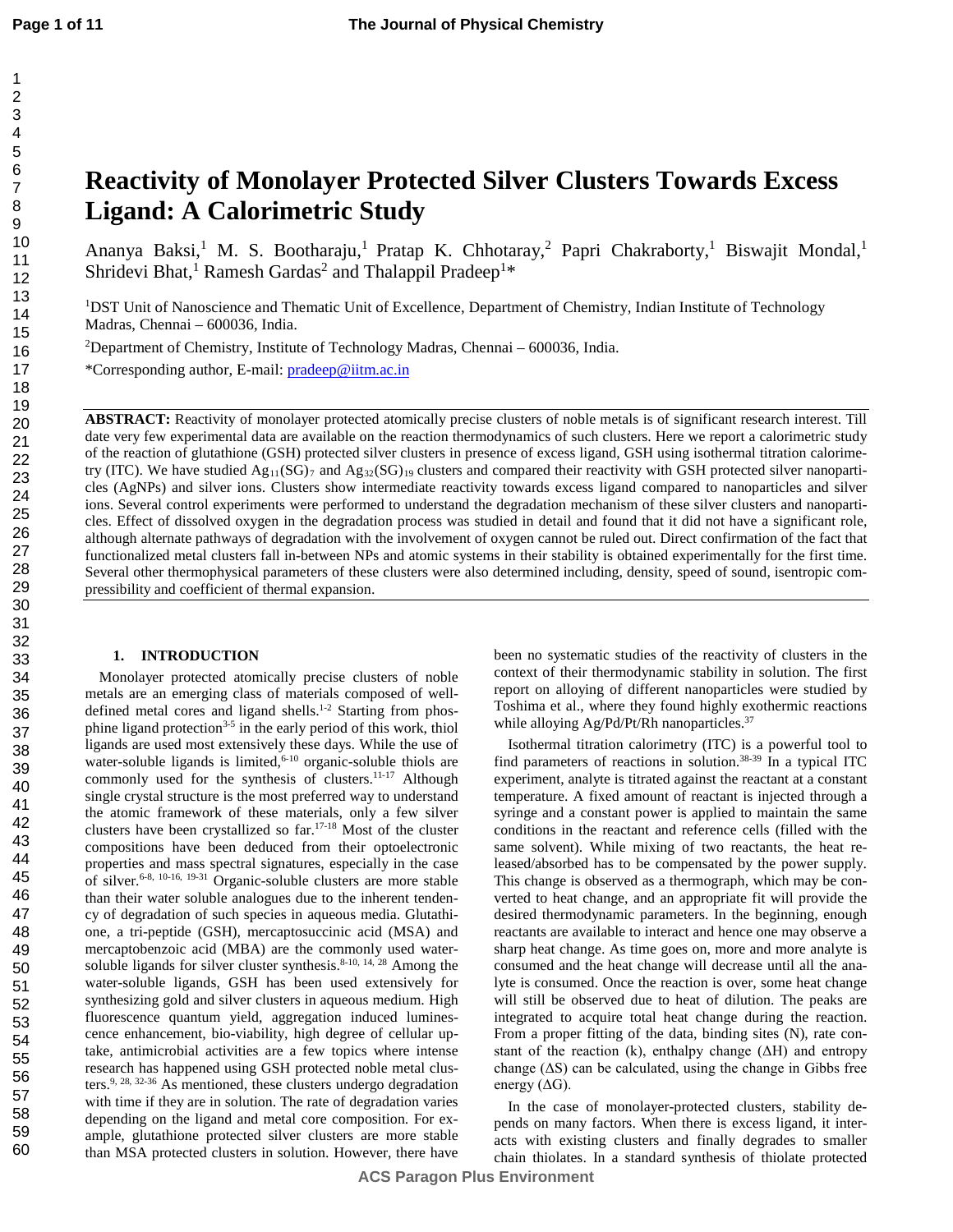clusters, metal thiolates are reduced to clusters using a reducing agent in solutio[n.28](#page-11-1) Thus the reverse reaction, i.e., clusters decomposing to thiolates can be used to find their thermodynamic stabilit[y.40](#page-11-5) This is also the case of nanoparticles protected with thiolates. In view of this, we have designed a condition to study the thermodynamic parameters of the reaction of glutathione protected silver clusters and excess glutathione, using ITC as the method. We used two different clusters, namely,  $Ag_{32}(SG)_{19}^9$  and  $Ag_{11}(SG)_{7}^6$  $Ag_{11}(SG)_{7}^6$  and the heat change was compared with Ag NPs protected with GSH. Among the various available clusters, we have chosen these two as they were characterized previously, stable in water and react with glutathione in the experimental conditions and the reaction goes to completion.

#### **2. EXPERIMENTAL**

Materials: Silver nitrate (AgNO<sub>3</sub>, 99%), glutathione reduced (GSH, 97%, Aldrich), sodium borohydride (NaBH4, 99.99%, Aldrich), ethanol (HPLC grade, 99.9%, Aldrich) and methanol (HPLC grade) were used as received and all the chemicals were used without further purification. MilliQ water was used throughout the experiments.

**Instrumentation:** Isothermal calorimetric studies were conducted in a GE Healthcare Microcal iTC200 instrument. The optimized parameters were as follows: Cell Temperature: 30-50°C; Reference Power: 8 µcal/sec**;** Initial Delay: 60 sec; Stirring speed: 500 RPM; Volume of sample in Cell (cluster, nanoparticles etc.):  $200 \mu L$  and Volume of sample in syringe (GSH): 40µL.The data were fitted using Origin software. The instrument is calibrated using ethylenediaminetetraaceticacid  $(EDTA)$  and  $CaCl<sub>2</sub>$ .

ESI MS analyses were carried out using a Waters Synapt HDMS instrument. Spectra were collected in the negative mode for a mass range of m/z 100-2000 and data were averaged for 300 scans. All the spectra were collected at a source voltage of 500 V. Source temperature and desolvation temperature were set at 120 and 200°C, respectively. Flow rate was set at 5 µL/min. Masslynx 4.1 software was used for analyzing the data.

For UV-vis absorption spectra, a Perkin Elmer Lambda 25 instrument was used and the spectra were collected in the range of 200-1100 nm with a band pass of 1 nm. X-ray photoelectron spectroscopy (XPS) measurements were done using an Omicron ESCA Probe spectrometer with polychromatic Mg  $K_\alpha$  X-rays (hv = 1253.6 eV) and the data were analyzed by CasaXPS software.

Density and speed of sound were measured using an Anton Paar (DSA 5000M) instrument. It can measure the density from 0 to 3 g.cm<sup>-3</sup> and speed of sound from 1000 to 2000 m.s<sup>-1</sup> with accuracies of  $1 \times 10^{-6}$  g.cm<sup>-3</sup> and 0.1 m.s<sup>-1</sup>, respectively. The instrument enables us to measure both the properties simultaneously, where the temperature was controlled by built in Peltier thermostat with a temperature accuracy of 0.001°C. The instrument was calibrated with dry air and Millipore water at regular intervals of time.

**Synthesis of Ag<sub>11</sub>(SG)<sub>7</sub>:** Ag<sub>11</sub>(SG)<sub>7</sub> was synthesized following a previously reported method.<sup>6</sup> Briefly, 650 mmol of

GSH was added to 50 mL of MeOH under ice cold conditions and stirred for 10 minutes. About 130 mmol of  $AgNO<sub>3</sub>$ , dissolved in 0.5 mL of Millipore water was mixed with the GSH solution and the mixture was stirred for 15 minutes to form silver thiolates. About 7 mL (1.4 mol) of ice cold sodium borohydride was added to the mixture drop-wise. The solution was stirred for another 15 minutes for complete reduction of Ag-thiolates to clusters. The as-formed clusters were not completely soluble in methanol and they started precipitating. Excess MeOH was added for complete precipitation. The sample was centrifuged at 7000 rpm and washed repeatedly with methanol to remove the excess ligand and thiolates. The precipitate was dried using rotavapor to obtain a dry powder.

Synthesis of Ag<sub>32</sub>(SG)<sub>19</sub>: Ag<sub>32</sub>(SG)<sub>19</sub> was synthesized following the solid state synthesis method reported previously.<sup>9</sup> In a typical synthesis, 200 mg of glutathione (GSH) was mixed and ground with  $23 \text{ mg}$  of AgNO<sub>3</sub> using a mortar and pestle. Thus formed AgSG thiolates were reduced by 50 mg of NaBH4. Successful cluster formation was confirmed by the color change to dark brown. The sample was dissolved in deionized water and excess MeOH was added to precipitate the cluster. The precipitate was centrifuged at 8000 rpm and washed repeatedly with MeOH. The reddish brown sample was then freeze dried to get a dry powder.

**Synthesis of AgNPs@SG:** Ag NPs were synthesized in solution by mixing  $8.5 \text{ mg}$  of AgNO<sub>3</sub> in 100 mL of 1 mM aqueous GSH. The color changed from colorless to pale yellow. The AgSG thiolates in solution were reduced by 1 mM 7 mL NaBH4. Once the solution changed to yellow, 15 mg GSH was added and the mixture was incubated for 4 h till a dark yellow solution was achieved.

**Measurement of pH:** In order to compare the true change in pH during degradation of the cluster, the following experiment was performed. To 1 mM of  $Ag_{32}(SG)_{19}$ , fixed volumes of 10 mM GSH was added and the pH change was measured after 10 min. Data corresponding to 5 such additions are presented in supporting information. As free GSH, upon dilution, can also result in a pH change, this effect was subtracted by conducting a separate experiment. In this, the pH change due to dilution of GSH was measured after each aliquot as above (5 in all).

#### **3. RESULTS AND DISCUSSION**

#### **3.1. Reaction of Ag32(SG)19** *vs***. GSH**

 $Ag_{32}(SG)_{19}$  and  $Ag_{11}(SG)_{7}$  were prepared following the pre-viously reported methods.<sup>6, [9](#page-10-8)</sup> In view of their reported properties, characterization of clusters is not discussed here. About 1 mM purified cluster solution was used for the reaction and the ligand concentration was varied accordingly to get a proper saturation curve in ITC. Figure 1A shows a real time thermograph of Ag32(SG)19 *vs.* GSH titration (top) and corresponding heat change is shown in the bottom panel. The data were fitted using a one site model and the corresponding thermodynamic properties are listed in Table 1. Different fitting models were tried but the best fit was achieved using the one site model and hence all the data presented here were fitted using this model.

1 2 3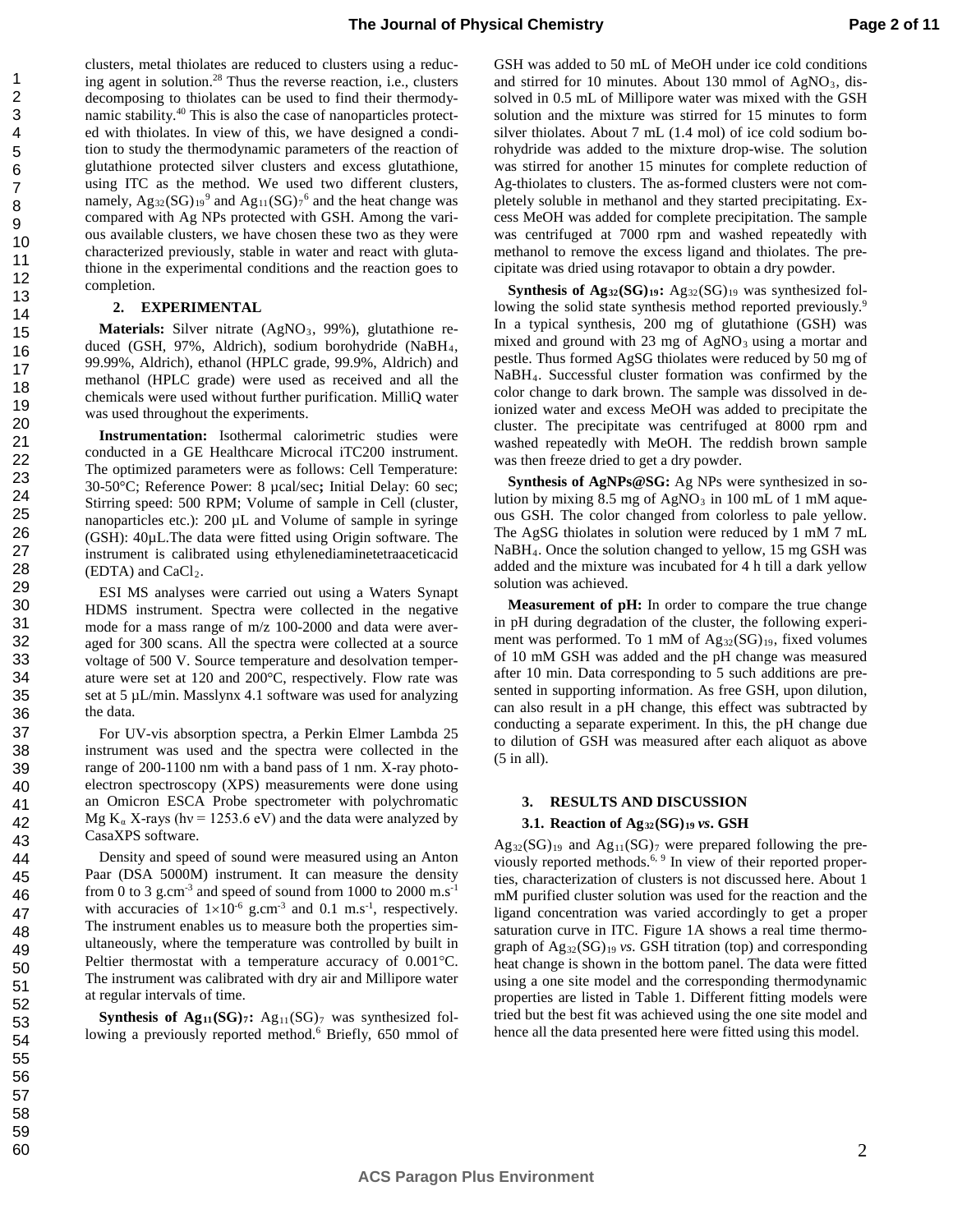

**Figure 1:** A) Real time isothermal titration calorimetric data of  $Ag_{32}(SG)_{19}(1 \text{ mM})$  vs. GSH (10 mM) (top) and B) respective heat change data (bottom). The data were fitted with a one site model and the thermodynamic parameters obtained are listed in Table 1. Photographs of the cluster before and after reaction are shown as inset of B. During titration, colored Ag<sub>32</sub>(SG)<sub>19</sub> clusters react with GSH and form colorless thiolates where silver is in  $Ag^+$  state as revealed from XPS, shown in C). UV-vis absorption spectra D) of Ag32(SG)19 before and after titration with GSH.

In the one site model, it is assumed that the cluster has one type of binding site; which may be multiple number of identical sites, in terms of reactivity. We have performed several concentration-dependent studies to get the exact ratios of cluster and glutathione. At lower concentrations of GSH (5 mM) (see Figure S1), the binding constant was lower  $(3.5 \times 10^4 \text{ M}^{-1})$ and it took longer time to reach the end point. At a higher concentration of GSH (10 mM), the binding constant was larger  $(1.88\times10^5 \,\mathrm{M}^{-1})$  which is 5.3 times faster than the reaction with 5 mM GSH). At intermediate concentration (7.5 mM) (see Figure S2), we achieved a moderate binding constant  $(8.5\times10^{4} \text{ M}^{-})$ <sup>1</sup> which is 2.4 times higher than the reaction with 5 mM GSH and 2.2 times lower than the reaction with 10 mM GSH) as well as saturation. The data clearly suggest that the degradation of clusters to thiolates is directly proportional to the excess ligand in the medium.

For better understanding of the parameter K, the reaction happening within the microcalorimeter should be understood. Microcalorimeters are used typically to understand the interaction of biomolecules such as proteins, DNA, etc. with various ligands and the experimental parameters are also termed accordingly. Models are written generally in this context. In a typical macromolecule-ligand reaction, there is a non-covalent interaction to form a complex. There are three species in equilibrium in the solution that are receptor, free incoming ligand and the complex formed. The reaction is always considered to be first order. Fundamental understanding of the interaction can be achieved from equilibrium constant (binding constant) K for a binding process with binding stoichiometry N (how many molecules of the incoming ligand can bind to the receptor at saturation) as given below:



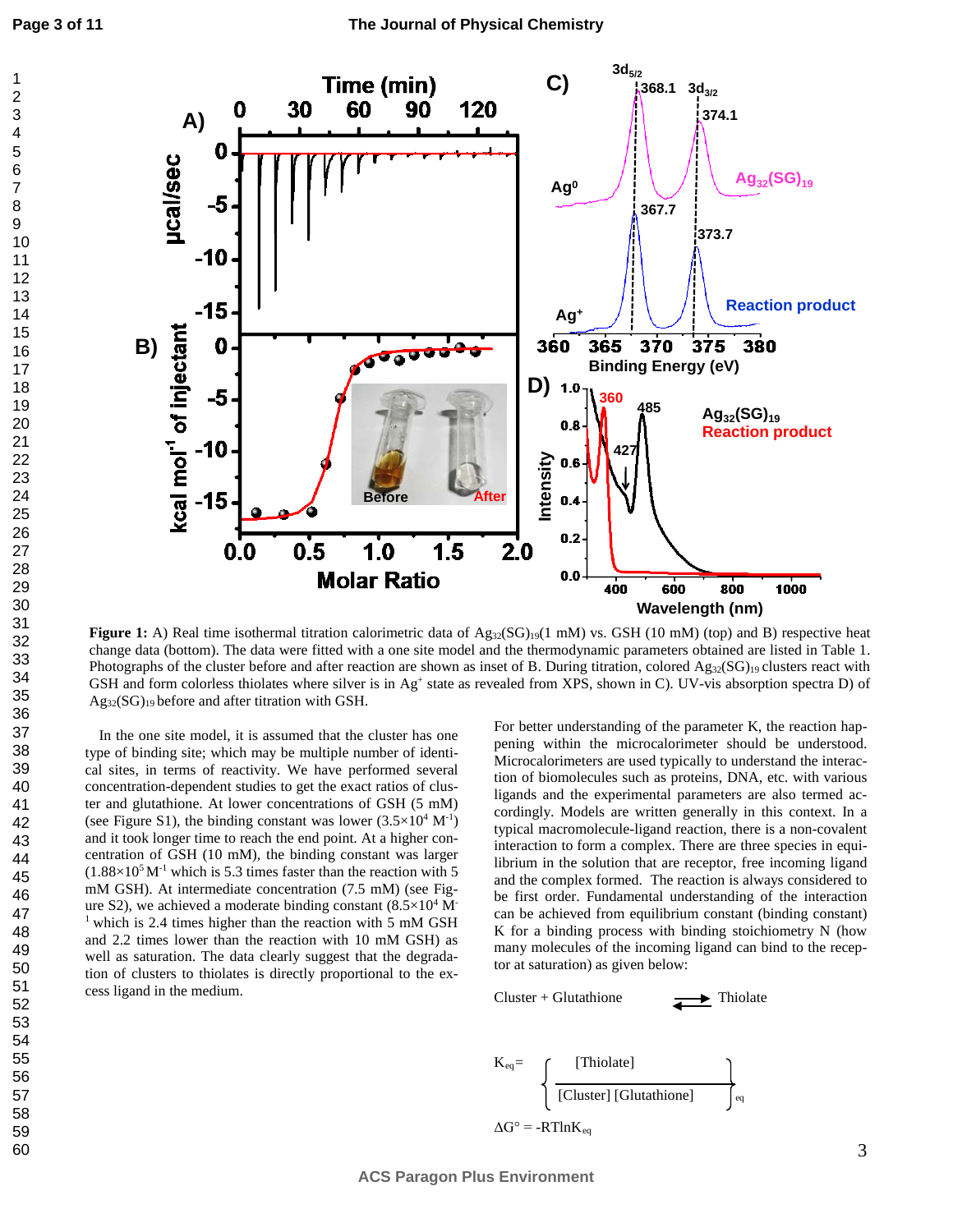

ΔG=ΔH-TΔS

Where,  $K_{eq}$  or K is the equilibrium constant, [X] is molar equilibrium or actual concentration of species  $X$ ,  $\Delta G^{\circ}$  is standard Gibbs free energy change, R is universal gas constant, T is temperature in Kelvin,  $\Delta G$  is actual free energy change and  $\Delta S$  is the entropy change for complex formation.<sup>41-</sup> <sup>42</sup> The reaction studied may also be considered as first order or pseudo-first order, when pH is not changing significantly and when one of the reagents is in excess.

In all cases, the reactions are exothermic in nature. As two species are reacting to give one type of product, the entropy change is negative. Overall free energy is negative (-  $7.28 \times 10^3$ cal/mol) mainly due to highly negative enthalpy change  $(-1.67\times10^{4}$ cal/mol). So the reaction is thermodynamically favorable and enthalpy driven. Consolidated data are listed in Table 1.

**Table 1:** Thermodynamic parameters of Ag<sub>32</sub>(SG)<sub>19</sub> vs. GSH at different reaction conditions.

| S/N | <b>Cluster</b><br>(mM) | <b>GSH</b><br>(mM) | N<br>(Sites) | $k \times 10^3$<br>$(M-1)$ | $\Delta H \times 10^4$<br>(cal/mol) | $\Delta S$ (cal/<br>deg.mol) | T(K) | $\Delta$ Gx10 <sup>3</sup><br>(cal/mol) |
|-----|------------------------|--------------------|--------------|----------------------------|-------------------------------------|------------------------------|------|-----------------------------------------|
|     |                        | 05.0               | 0.50         | 035.0                      | $-2.56$                             | $-53.40$                     | 303  | $-9.42$                                 |
| 2   |                        | 10.0               | 0.60         | 188.0                      | $-1.67$                             | $-31.10$                     | 303  | $-7.28$                                 |
| 3   |                        | 07.5               | 0.50         | 085.2                      | $-2.26$                             | $-53.90$                     | 303  | $-6.27$                                 |
| 4   |                        | 07.5               | 0.60         | 011.4                      | $-2.48$                             | $-60.40$                     | 313  | $-5.80$                                 |
| 5   |                        | 07.5               | 0.60         | 009.9                      | $-2.98$                             | $-74.20$                     | 323  | $-5.83$                                 |

 $Ag_{32}(SG)_{19}$  was well characterized by mass spectrometry in the previous work by Rao *et a[l.](#page-10-8)*<sup>9</sup> After the reaction, the product was analyzed by ESI MS which showed peaks at m/z 414, 1134, 935, and 1548 due to AgSG,  $Ag_2(SG)_3$ ,  $Ag_3(SG)_2$ , and  $Ag_3(SG)_4$ , respectively<sup>6, [9](#page-10-8)</sup> (see Figure 2). All of these thiolates are formed when Ag<sup>+</sup> reacts with GSH. From the experimental ITC data, binding sites are always less than one which can be justified in terms of the conversion of a cluster to linear thiolates,  $(AgSG)_n$ . In  $Ag_{32}SG_{19}$ , the SG:Ag ratio is 0.59, which becomes 1 in a linear  $(AgSG)_n$  thiolate. Thus the increase in binding sites is only 0.41. The value measured is 0.6, difference observed appears to be due to the various linear thiolates formed, which have larger SG:Ag ratios. Reaction between 1 mM  $Ag_{32}(SG)_{19}$  and 10 mM GSH is shown in Figure 1A. Photographs of the cluster before and after reaction are shown in the inset of B). As all the clusters have degraded, the solution became colorless (Ag thiolates are colorless) which is clearly visible in the photographs.

This was again proven from an XPS study where oxidation state of silver has changed from  $0$  to  $+1$  confirming the degradation of the cluster in presence of excess glutathione. Note that in the case of Ag(I), the binding energy (BE) is lower than in Ag(0) by  $0.5$  eV.<sup>43</sup> The cluster to begin with is close to Ag(0) and after the reaction the BE is lowered. The data were

further verified using UV-vis absorption spectroscopy.  $Ag_{32}(SG)_{19}$  cluster has characteristic peaks at 485 and 427 nm which are completely absent after reaction with GSH and a sharp peak appeared at 360 nm due to thiolate formation, which was independently teste[d.9](#page-10-8) Previous reports by Shen *et al.,* and Bellina *et al.,* on Ag-thiolates suggest the absorption maximum to be around 260-280 nm.<sup>[44-45](#page-11-8)</sup> When GSH and  $Ag^+$ react separately, the thiolates formed show absorption at ~280 nm<sup>44-45</sup> along with another peak at 360 nm. While the peak at 280 nm was attributed to smaller thiolates, the latter at 360 nm was attributed to polymeric  $(AgSG)_\infty$ .<sup>[45](#page-11-9)</sup> In the present study, similar absorption feature was observed for the products obtained from the reaction of clusters or nanoparticles (see later) with excess GSH. In this process, GSH can react with each other and dimeric and polymeric GSSG may form. While smaller thiolates could be detected by ESI MS, the polymeric thiolates were too heavy and could not be detected.

The reaction was conducted at three different temperatures (see Figure S3 and S4). The data are listed in Table 1.



**Figure 2.** A) ESI MS of reaction product of  $AgNO<sub>3</sub>$ ,  $Ag_{11}(SG)$ <sub>7</sub> and  $Ag_{32}(SG)_{19}$  with excess GSH showing formation of similar thiolates.

#### 3.2. **Reaction of Ag11(SG)7** *vs***. GSH**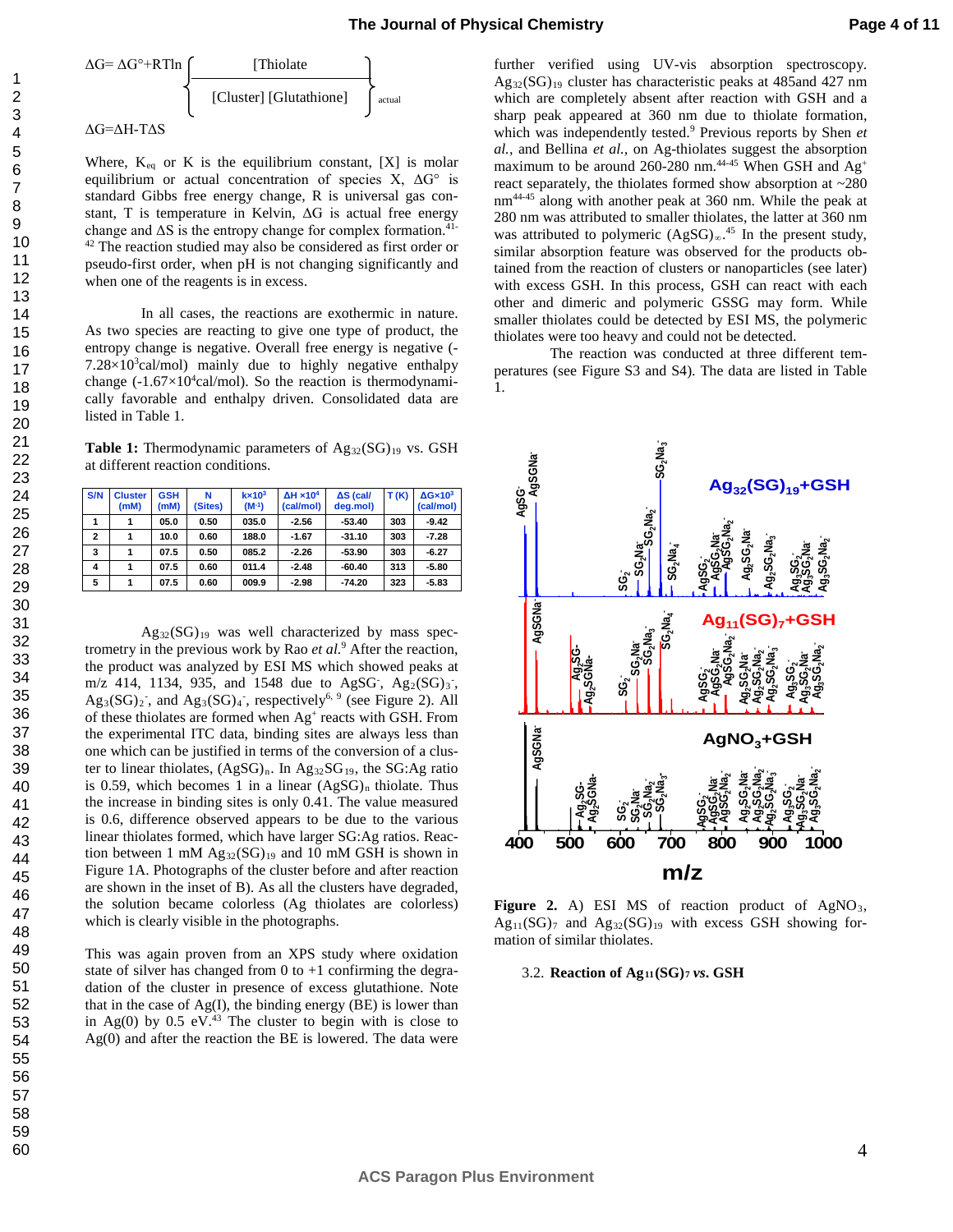

**Figure 3.** A) Real time isothermal titration calorimetric data of  $A_{g11}(SG)$ <sub>7</sub> vs. GSH (top) and B) respective heat change data (bottom). C) UV-vis absorption features of  $Ag<sub>11</sub>(SG)<sub>7</sub>$  before and after reaction with excess GSH.

To validate our method, we have used another glutathione protected Ag cluster,  $Ag_{11}(SG)$ <sub>7</sub> for a similar degradation study. In this case, degradation of the cluster in presence of excess GSH was faster than for  $Ag_{32}(SG)_{19}$  under similar reaction conditions indicating less stability of the  $Ag_{11}(SG)$ <sub>7</sub> cluster in the mentioned experimental condition. When 1 mM  $Ag_{11}(SG)<sub>7</sub>$  was reacted with 7.5 mM of GSH, the reaction was almost complete within 5 injections and the binding constant was  $5.15 \times 10^5$  M<sup>-1</sup>, 6 times higher than the binding constant of  $Ag_{32}(SG)_{19}$  under similar conditions (Figure 3). The reaction is strongly enthalpy driven which dominates the total free energy change and is more negative than  $Ag_{32}(SG)_{19}$  (see Table 1 and 2 for comparison). Entropy obtained during degradation of Ag<sub>32</sub>(SG)<sub>19</sub> was more negative than Ag<sub>11</sub>(SG)<sub>7</sub>  $[\Delta S = -2.59 \text{ cal/deg.mol} \text{ for } Ag_{11}(SG)_7 \text{ and } \Delta S = -31.1$ cal/deg.mol for  $Ag_{32}(SG)_{19}$ ].

Note that AgSG is not the only thiolate that is formed during the degradation process, some other thiolates such as  $Ag_2(SG)_3$ ,  $Ag_4(SG)_4$  were also formed (Figure 2). Also note

that, these are not written as a redox reaction and may be used purely for understanding the mechanism. There might be many other pathways and steps which are involved in the degradation process. In the present study, only the lowering of pH through proton release is observed (see later). $Ag_{11}(SG)$ <sub>7</sub> has three characteristic absorption features at 487, 437 and 393 nm which disappeared after the reaction with the appearance of a new peak at 360 nm due to thiolates. In  $\text{Ag}_{11}(\text{SG})_7 \text{cluster}$ , SG:Ag ratio is 0.63. After thiolate formation, it is expected to create a binding site increase of 0.37. The experimental binding site was found to be 0.41 which is due to different types of thiolates as discussed in case  $Ag_{32}(SG)_{19}$ . A temperature dependent study (Figure S6) suggests that the products formed are comparable and the total free energy change in all the cases is nearly the same. The data are listed in Table 2.

**Table 2:** Thermodynamic parameters of  $Ag_{11}(SG)$ <sub>7</sub> vs. GSH at different reaction conditions.

| S/N | <b>Cluster</b><br>(mM) | <b>GSH</b><br>(mM) | (Sites) | $k \times 10^5$<br>$(M^{-1})$ | ΔH<br>(cal/mol) | $\Delta S$ (cal/<br>dea.mol) | T(K) | ΔG<br>(cal/mol) |
|-----|------------------------|--------------------|---------|-------------------------------|-----------------|------------------------------|------|-----------------|
|     |                        | 7.5                | 0.41    | 5.51                          | -8706           | $-2.59$                      | 303  | -7921           |
|     |                        | 7.5                | 0.50    | 2.05                          | $-13510$        | $-17.5$                      | 323  | -7857           |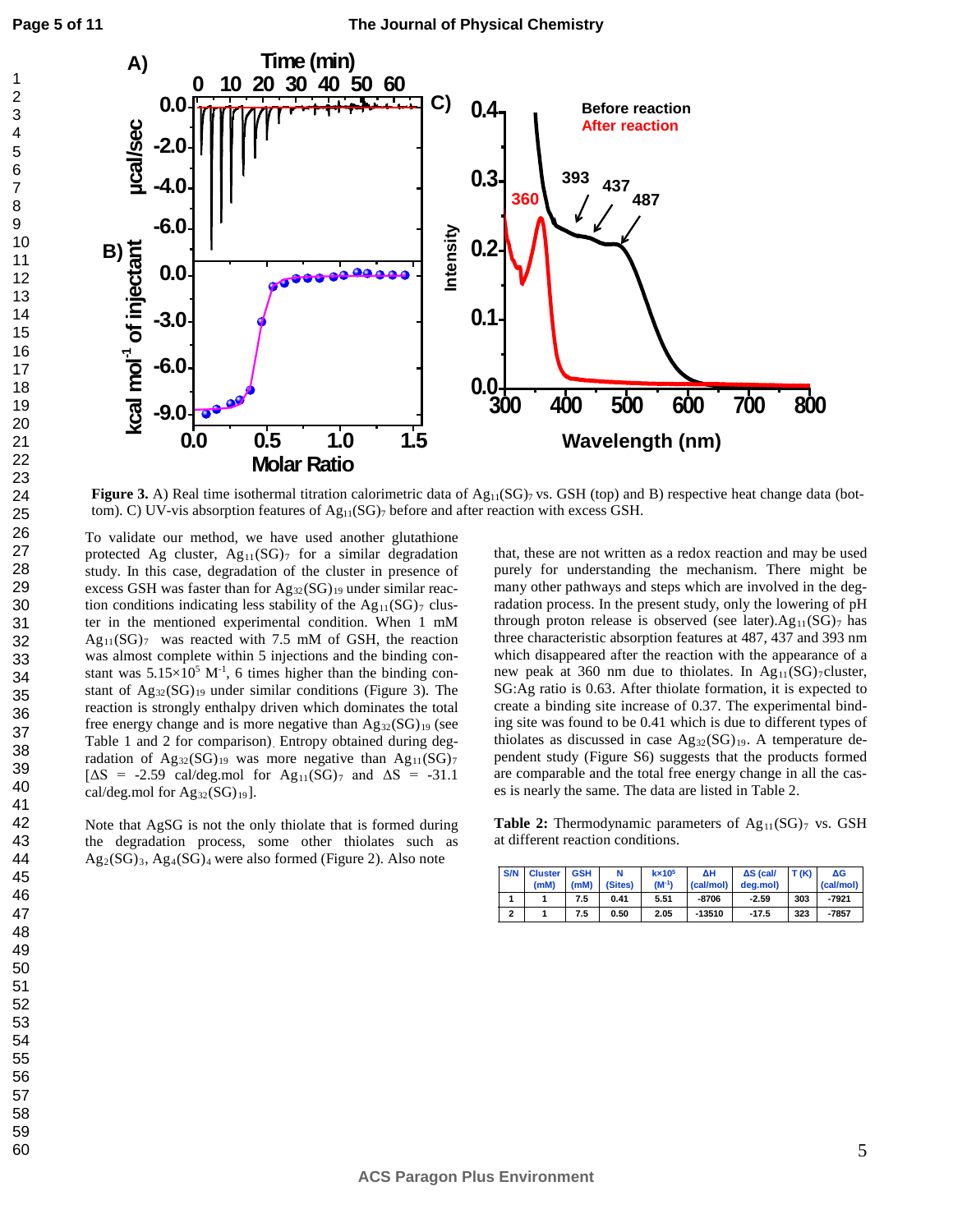

**Figure 4.** A) Real time isothermal titration calorimetric data of AgNP vs. GSH (top) and B) respective heat change data (bottom). C) UV-vis absorption feature of AgNPs before and after reaction with excess GSH.

#### 3.3. **Reaction of AgNP@SG** *vs***. GSH**

We have further extended our study to GSH capped AgNPs. We have synthesized AgNPs protected with GSH of  $\sim$  20 nm diameter and carried out the ITC study (Figure 4). Detailed characterization of the nanoparticles is shown in Figure S6 and S7. When 10 mM GSH was allowed to react with  $3.6\times10^{-8}$ mM of AgNP, we found a large enthalpy change  $(-3.43\times10^{9}$ cal/mol). The reaction is dominated by enthalpy.

The binding constant was found to be very high  $(10<sup>5</sup>$  times more than the clusters, note that here all the rates are in  $M<sup>-1</sup>$ . Also note that, all the rate constants are presented as per mol of reactant). High number of binding sites indicate involvement of core Ag atoms in the reaction to form thiolates which is reflected in the UV-vis absorption spectra. Typically, AgNPs show a surface plasmon band centered at 407 nm which was absent after the degradation, and two new peaks at 280 nm and 360 nm (similar to  $Ag_{32}(SG)_{19}$  and  $Ag_{11}(SG)_{7}$ cases). At lower GSH concentrations (7.5 mM), there is a shoulder peak at 407 nm indicating the incomplete degradation of the AgNPs to thiolates, indicating incomplete reaction (Figure S8). The thermodynamic parameters are listed in Table 3.

**Table 3:** Thermodynamic parameters of AgNP@SG vs. GSH reaction.

| S/N            | $AaNPx10^{-8}$<br>(mM) | <b>GSH</b><br>(mM) | $N \times 10^4$<br>(Sites) | $k \times 10^{10} (M^{-1})$ | $\Delta H \times 10^9$<br>(cal/mol) | $\Delta$ Sx10 <sup>6</sup><br>(cal/<br>dea.mol) | (K) | $\Delta$ Gx10 <sup>6</sup><br>(cal/mol) |
|----------------|------------------------|--------------------|----------------------------|-----------------------------|-------------------------------------|-------------------------------------------------|-----|-----------------------------------------|
|                | 3.6                    | 07.5               | 2.94                       | 1.18                        | $-1.51$                             | $-5.06$                                         | 298 | $-1.46$                                 |
| $\overline{2}$ | 3.6                    | 10.0               | 4.18                       | 2.28                        | $-2.79$                             | $-9.36$                                         | 298 | $-1.50$                                 |

#### 3.4. **Reaction of AgNO3** *vs***. GSH**

Finally, we compared these reactions with Ag<sup>+</sup> *vs*. GSH reaction where we used 1 mM AgNO<sub>3</sub> and titrated against 10 mM GSH. Here, we observed nearly 1:1 binding of GSH towards  $Ag<sup>+</sup>$  (Figure 5). The thiolate formed in this reaction is also comparable with the degradation product of the two clusters studied. This observation was supported by comparing the ESI MS data of the thiolates formed by direct reaction of Ag<sup>+</sup> and GSH with degradation product of the clusters. In both the cases, the thiolates formed are similar in nature (Figure 2).

Looking carefully into gold/silver cluster structure, they have a core, generally composed of metals in oxidation state (0), and the shell is always made of metal thiolates (M-SR), where the metal is in  $+1$  oxidation state  $(+1$  for Ag/Au) and the ligand is RS- . Thus ligand protected clusters can be represented as  $M(0)_nM(I)_mSR_y$ . Generally,  $m = y$  as -SR is in the thiolate (SR- ) form. However, in several cases, m and y are not the same. Besides, there can also be an overall charge of the cluster to attain a stable electronic structure and the formula becomes,  $M(0)_nM(I)_mSR_y(z_{\pm})$ . For example,  $Au_{25}SR_{18}$  has 18 thiolates which makes it possible to be considered as  $Au(0)$ <sub>7</sub>Au<sub>18</sub>(I)SR<sub>18</sub>; in this case, the cluster as a whole acquires one electron to make a closed shell structure (of 8 electrons, counting one electron each of  $Au<sub>7</sub>$  and one extra charge). The structure may be formally considered as  $Au(0)$ 7Au<sub>18</sub>(I)SR<sub>18</sub>(-). Thiols have great affinity towards Au/Ag in any form and they can interact to form respective thiolates. So the reaction could be written as follows:

 $M(0)_nM(I)_mSR^-_m$  + nRS  $H^+\rightarrow n+m M(I)-SR^-+nH^+$ 

1 2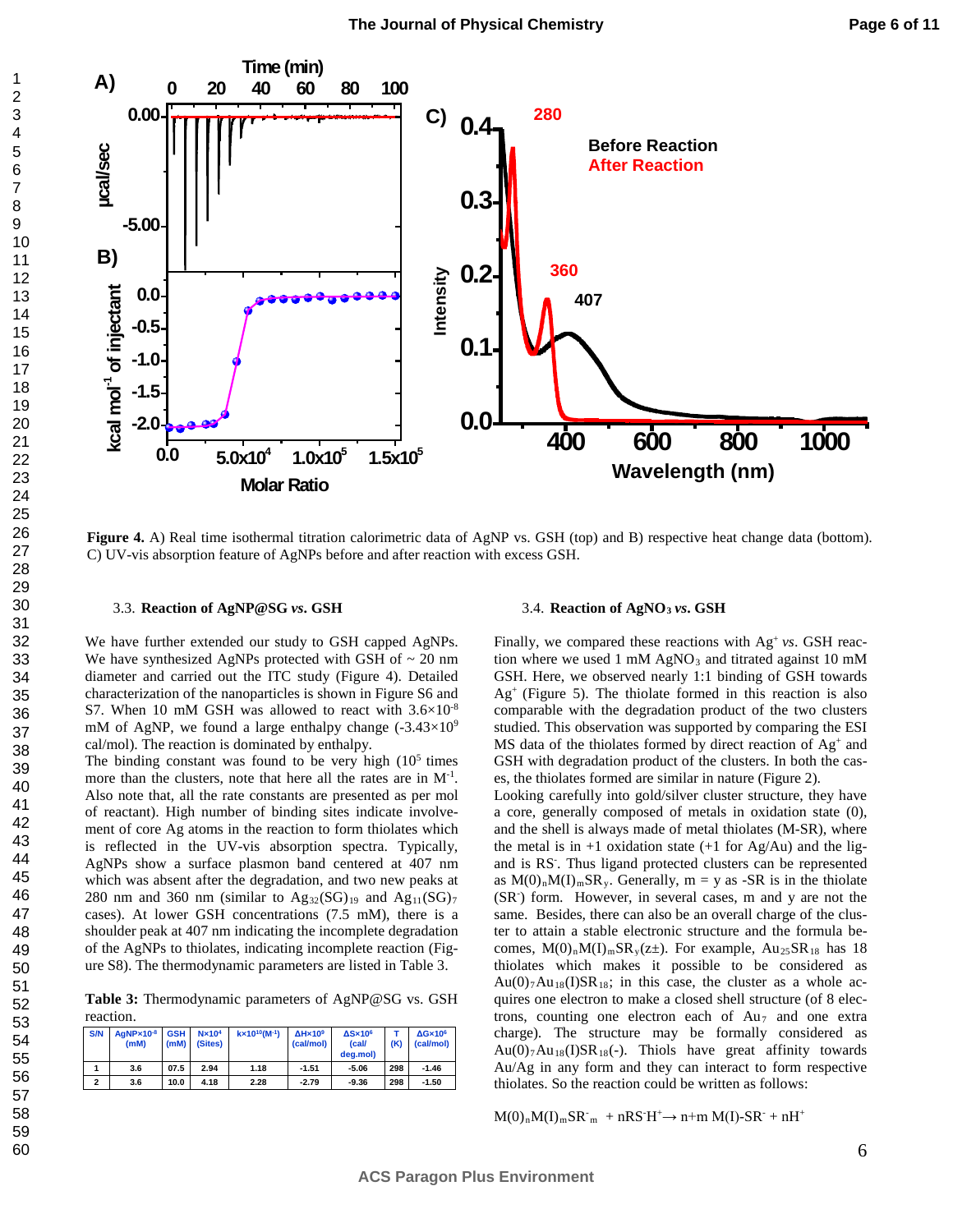Please note that the equation is not charge balanced. Detailed mechanism is given below. The number of protons released may be different depending on the charge state of the cluster. One important aspect that can be checked to ascertain the reaction is the change in pH. We see that the pH decreased slightly during the decomposition reaction (Figure S9) when the experiment was done outside the calorimeter keeping the same final concentration of the reactant as discussed earlier.

During addition of GSH to pure water or cluster solution, pH of the solution decreases from the initial pH and hence pH change is denoted with a negative sign. Change of pH during addition of GSH to water was subtracted from pH change during addition of GSH to the cluster solution and this value was denoted as ΔpH. As pH change during GSH addition to cluster was higher than its addition to water, ΔpH value appears negative. During reaction of 10 mM GSH with 1 mM  $Ag_{32}(SG)_{19}$ , overall pH change was -0.73. The pH change due to dilution of 10 mM GSH was -0.60 and hence ΔpH was -0.13. Therefore, the additional lowering of pH was due to the release of protons during the degradation process. Estimated ΔpH for the degradation was -0.09 which is close to the observed value of - 0.13, for  $Ag_{32}(SG)_{19}$ . The observed variation may arise due to other factors such as additional reaction pathways involved as discussed earlier, variation in ionization in presence of thiolates, etc. Similarly, for the reaction of 1 mM  $Ag_{11}(SG)$ <sub>7</sub> vs. 7.5 mM GSH, the estimated ΔpH was -0.12, close to the experimental value of -0.10.



**Figure 5.** A)Real time isothermal titration calorimetric data of  $AgNO<sub>3</sub>(1$  mM) vs. GSH (10 mM) (top) and B) respective heat change data at 303 K (bottom).

#### **3.5. Effect of Oxygen:**

This reaction can be affected by dissolved oxygen in the medium as shown recently by Ackerson *et al.* where they have studied thiol induced etching of nanoparticles and the role of dissolved oxygen in the process. [46](#page-11-10) As the reaction was performed solely in water, there is a high probability that dissolved oxygen may play some role. This can result in various oxygenated sulphur species. In an experimental set-up, it was not possible to maintain perfect inert atmosphere in the reaction cell while doing the experiment in a standard microcalorimeter. However, for any experiment done in a microcalorimeter, it is a general practice to purge the sample with nitrogen to avoid air bubbles, the presence of which can lead to large heat change, and the data could be misleading. Same procedure was followed here too. Therefore, the effect of dissolved oxygen is expected to be less significant here. Thermograph obtained from with and without nitrogen purging for the samples were compared and there was not much difference in the results. The comparison is shown in Supporting Information (Figure S10) and the data are listed in Table 4. From the data it is clear that dissolved oxygen is not playing role in the degradation process. It may have some role in longer time scale which is not of relevance to the present study.

**Table 4:** Comparison among thermodynamic parameters of 1 mM  $Ag_{32}(SG)_{19}$  vs. 10 mM GSH with and without N<sub>2</sub> purg-

|                                   | N (Sites) | k×10 <sup>3</sup> (M <sup>-1</sup> ) | $\Delta H \times 10^4$<br>(cal/mol) | T (K) | ΔS<br>(cal/deg.mol) | $\Delta$ G×10 <sup>3</sup><br>(cal/mol) |
|-----------------------------------|-----------|--------------------------------------|-------------------------------------|-------|---------------------|-----------------------------------------|
| With N <sub>2</sub> purging       | 0.60      | 188.0                                | $-1.67$                             | 303   | $-31.1$             | $-7.28$                                 |
| Without N <sub>2</sub><br>purging | 0.63      | 200.0                                | $-1.61$                             | 303   | $-29.1$             | $-7.31$                                 |
| ing.                              |           |                                      |                                     |       |                     |                                         |

To understand the effect of dissolved oxygen in more detail, a systematic study was performed. Experimental conditions used during ITC measurement were reproduced in normal laboratory condition (outside the ITC instrument) where better control on parameters is possible. Ag<sub>11</sub>(SG)<sub>7</sub> cluster was used for this study. The concentration of cluster and GSH obtained from ITC experiment for complete degradation of the cluster was used in this case. Briefly, about 1 mM cluster was dissolved in milliQ water and 10 mM GSH was added and UVvis absorption spectra were monitored for the mixture. Nitrogen was purged in milliQ water for 1 h and the water was used for dissolving the cluster and GSH. All dilution was also performed with  $N_2$  purged water for UV-vis studies. This  $N_2$ purged water is expected to be free of any dissolved oxygen and the data obtained was used as standard for comparison. The data are compared in Figure 6. Degradation of the cluster in presence of excess GSH followed similar order in both  $N_2$ purged and regular milliQ water which indicates there might not be any effect of the dissolved oxygen. In a similar ways  $O<sub>2</sub>$  was purged for an hour and the water was used as  $O<sub>2</sub>$  rich water. In this case, the degradation of the cluster was faster than  $N_2$  purged water. This increased degradation rate is expected when excess oxygen is present along with excess ligand. To understand the true effect of  $O_2$ , an oxygen scavenger was used to scavenge the  $O_2$  in  $O_2$  rich water and the degradation study was performed in  $O_2$  depleted water. Ascorbic acid (AA) is a well-known oxygen scavenger in aqueous system. The cluster was stable in ascorbic acid for sufficiently long time without any change (Figure S11). About 1 mM of AA was added in  $O<sub>2</sub>$  rich water and the degradation kinetics was comparable with  $N_2$  purged system which signifies that there might be synergetic effect of higher concentration  $O_2$  along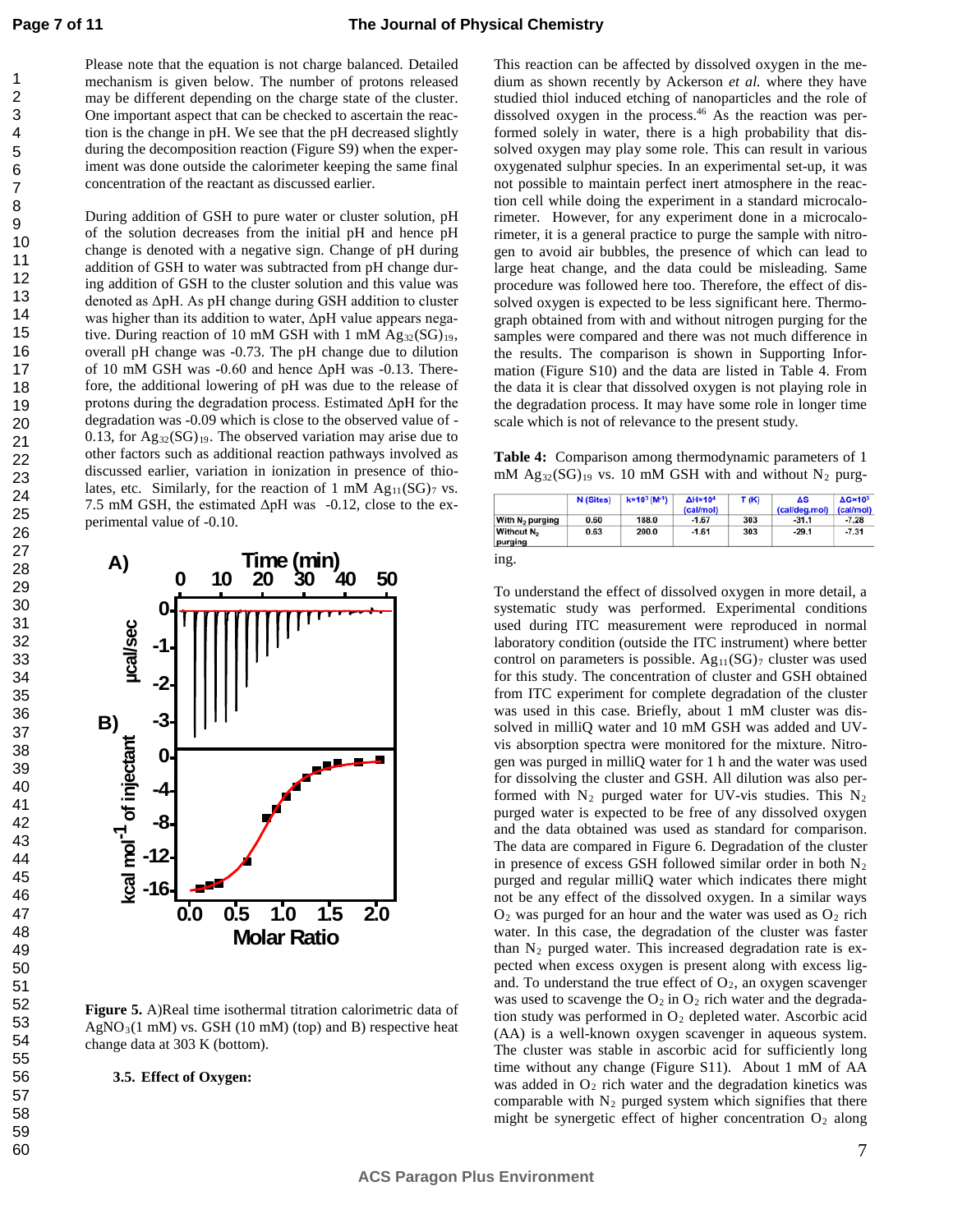excess ligand although  $O_2$  alone could not degrade the cluster in the absence of excess ligand.

To confirm this claim, the reaction was conducted in ITC where  $O_2$  purged water was used as the diluent for the cluster as well as GSH. The thermodynamic parameters obtained from the experiment are listed in Table 5 (see Figure S12). The data clearly show that dissolved oxygen does not contribute to the degradation process to a large extent. However, there could be small contribution from oxygen, which cannot be evaluated by the current experimental setup.

Although we have studied the role of oxygen in detail but we note that complete removal of oxygen was not possible in normal atmospheric conditions. There could always be some oxygen, which may be involved in the degradation or to catalyze the process. From the present study it cannot be confirmed which pathway is more favorable. We believe that there could be multiple other pathways involved in this process. However, the current experiment shows a path to understand the stability and reactivity of such cluster systems and may shed light into their lower stability compared to their thiolates or nanoparticle analogues.



**Figure 6:** Degradation of Ag<sub>11</sub>(SG)<sub>7</sub> cluster at various condition studied using UV-vis absorption spectroscopy. The absorbance values at 485 nm were normalized and plotted against time.

Apart from the equations stated above, the following reactions may happen during the degradation (considering involvement of  $O_2$  in the degradation process):

Ag32(SG)19+ 13GSH→32AgSG+13H+ +13e- $O_2(g) + 4H + 4e^- \rightarrow H_2O$  $Ag_{32}(SG)_{19}+13/4O_2 \rightarrow 13/2H_2O(l)+32AgSG$ 

Considering an alternate pathway (without the involvement of oxygen):

Ag32(SG)19+ 13GSH→32AgSG+13H+ +13e- $13/2GSSG+13H^+ + 13e \rightarrow 13GSH$ 

And polymerization of AgSG mAgSG →(AgSG)<sup>∞</sup>

could also occur.

**Table 5:** Comparison among thermodynamic parameters of 1 mM  $Ag_{11}(SG)$ <sub>7</sub> vs. 7.5 mM GSH with and without  $O_2$  purging.

| S/N | <b>Cluster</b><br>(mM) | <b>GSH</b><br>(mM) | N<br>(Sites) | $k \times 10^5$<br>$(M^{-1})$ | ΔН<br>(cal/mol) | $\Delta S$ (cal/<br>deg.mol) | T(K) | ΔG<br>(cal/mol) |
|-----|------------------------|--------------------|--------------|-------------------------------|-----------------|------------------------------|------|-----------------|
|     |                        | 7.5                | 0.41         | 5.51                          | $-8706$         | $-2.59$                      | 303  | -7921           |
| 2   |                        | 7.5                | 0.52         | 5.72                          | $-8452$         | $-1.91$                      | 303  | $-7870$         |

#### 3.6. **Other Thermodynamic Parameters**

We have studied other thermophysical properties such as density (*ρ*), speed of sound (*u*), isentropic compressibility (*βs=1/ ρ. u<sup>2</sup>* ) and coefficient of thermal expansion (*α*) for both the reactants and products (see Figure S13-S17). Same concentration (as used for ITC experiments) of reactants was used. At the experimental condition,  $1.93\times10^{19}$ ,  $6.4\times10^{18}$  and  $1.4\times10^{19}$ number of Ag atoms are present in 1 mL of  $Ag_{32}(SG)_{19}$ ,  $Ag_{11}(SG)$ <sub>7</sub> and AgNP, respectively. Considering that the contribution of total density is through the heavier Ag atoms, almost similar density is expected for all the reactants. We also have observed almost the same (experimental) density in the reaction condition. When the thiolates are formed, due to their small size, the compactness is more compared to its starting materials, which enhances the density significantly. As  $Ag_{32}(SG)_{19}$  degradation leads to more number of smaller thiolates compared to  $Ag_{11}(SG)$ <sub>7</sub> and AgNP (at the concentration used for each sample), the product density is more in the case of  $Ag_{32}(SG)_{19} + GSH$ . The higher values of sound velocity in the case of thiolates  $(Ag_{11}(SG)_7 + GSH, Ag_{32}(SG)_{19} + GSH)$ also reveals that thiolates are packed more tightly as compared to corresponding clusters.AgNO<sub>3</sub>and AgNO<sub>3</sub>+GSH show almost equal sound velocity, probably due to similar structural arrangements. By considering the uncertainty associated with the measurements, the thermal expansion coefficients  $(\alpha)$  of the studied systems indicate that there is an equal effect of expansion when subjected to temperature. Furthermore, the isentropic compressibility (β*s*) data indicate that thiolates are less compressible as compared to corresponding clusters and the values decreased from  $AgNO_3 + GSH$  to  $Ag_{32}(SG)_{19}$  + GSH as the number of small size thiolates increased. As most of the parameters are highly dependent on concentration and not exactly on the nature of the sample, some of the data are quite similar.

#### **4. SUMMARY AND CONCLUSIONS**

In summary, we have studied thermodynamic properties of monolayer protected clusters for the first time. Reaction of excess ligand with clusters and NPs formed thiolates which were identical irrespective of the starting materials, as revealed by UV-vis absorption spectra and mass spectra. All the reactions were thermodynamically favorable and mostly enthalpy driven. We have performed detailed concentration and temperature dependent reactions for clusters and compared the data with nanoparticles. From the concentration dependent study, it was confirmed that the rate of degradation of clusters to thiolates is directly proportional to the concentration of excess ligands present in the medium, although the rate differs for different clusters as seen for  $Ag_{32}(SG)_{19}$  and  $Ag_{11}(SG)_{7}$ . The rate of degradation was enhanced at higher temperature.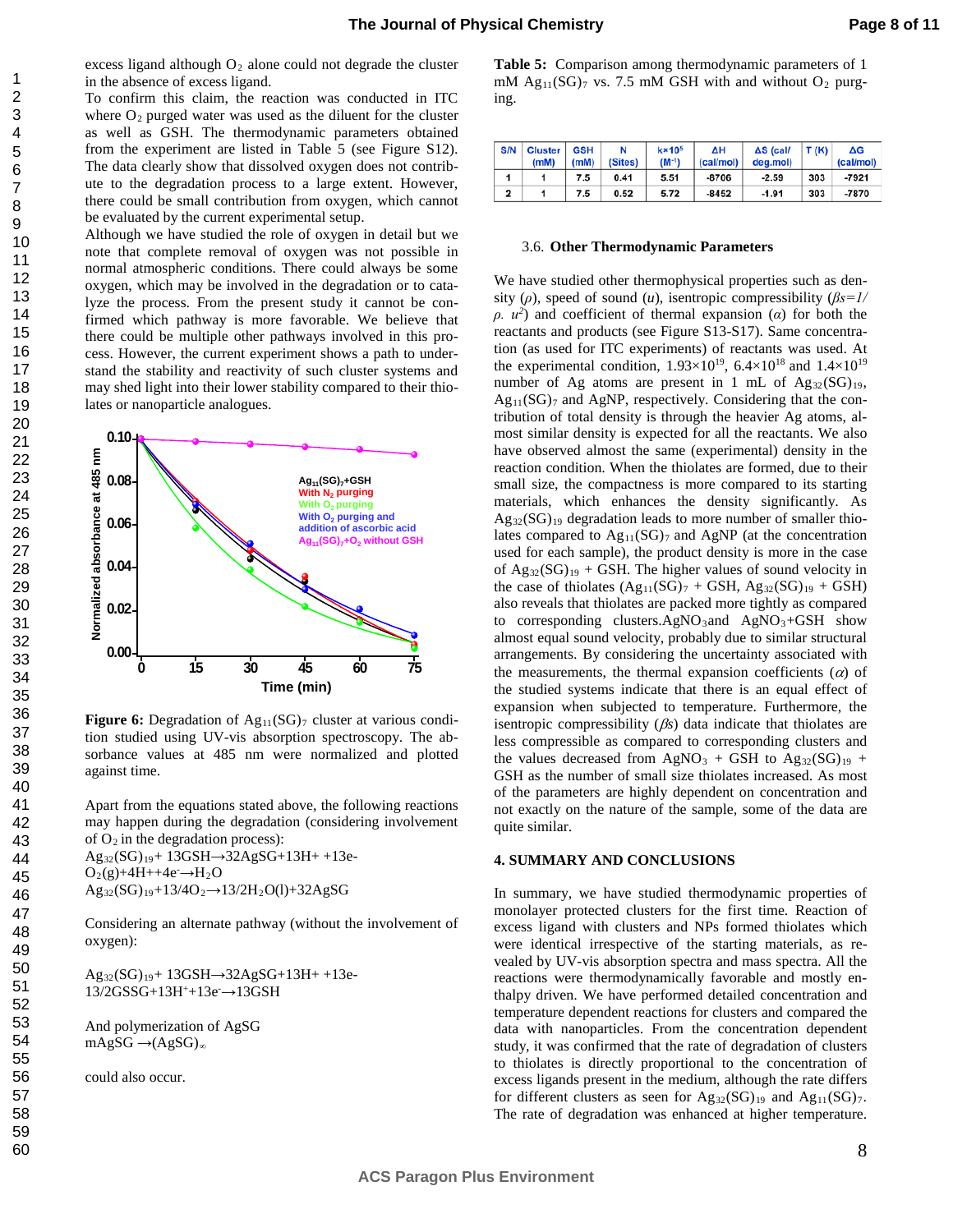From the data it is clear that clusters possess intermediate stability compared to metal ions and NPs. Dissolved oxygen does not have much effect in the degradation process although slight enhancement in the rate of degradation was observed. This study would help to choose the right cluster system for different applications in solution. Although the exact mechanism of degradation is not fully understood from the current study, this is the first attempt towards understanding such a complex phenomenon using calorimetric approaches. Several other cluster systems should be tried to obtain one-to-one correlation between various factors responsible. The pH decrease observed may happen due to some other factors also which could not be understood from the present study. Further extension of this study to organic-soluble gold and silver clusters would reveal the enhanced thermodynamic stability of some clusters. The current finding of ligand induced degradation in solution will give an idea about the applicability of the specific cluster in realistic situations. Once the reaction with the same ligand which protects the cluster is understood in detail, the studies may be extended to other ligand systems.

#### **ASSOCIATED CONTENT**

Temperature and Concentration dependent ITC thermograph, UVvis absorption spectra, density, speed of sound, isentropic compressibility, coefficient of thermal expansion vs. temperature plots are supplied as Supporting Information. "This material is available free of charge via the Internet at http://pubs.acs.org."

#### **AUTHOR INFORMATION**

#### **Corresponding Author**

\*Thalappil Pradeep, E-mail: [pradeep@iitm.ac.in](mailto:pradeep@iitm.ac.in)

#### **Present Addresses**

Ananya Baksi has moved to Karlsruhe Institute of Technology, Germany. M. S. Bootharaju has moved t[o King Abdullah University of Science and Technolo](https://www.kaust.edu.sa/)[gy,](https://www.kaust.edu.sa/) Saudi Arabia. Pratap K. Chhotaray has moved to Department of Chemistry, The University of Alabama, Tuscaloosa, AL 35487, USA.

#### **Author Contributions**

The manuscript was written through contributions of all authors. All authors have given approval to the final version of the manuscript.

#### **ACKNOWLEDGMENT**

A.B. and T.P. thank the Department of Science and Technology, Government of India for continuous support our of research program on nanomaterials. A.B. thanks Indian Institute of Technology Madras for fellowship.

#### **Note**

The authors declare no competing financial interest.

#### **REFERENCES**

<span id="page-10-0"></span>1. Jin, R. Quantum Sized, Thiolate-Protected Gold Nanoclusters. *Nanoscale* **2010**, *2*, 343-362.

Mathew, A.; Pradeep, T. Noble Metal Clusters: Applications in Energy, Environment, and Biology. *Part. Part. Syst. Charact.* **2014**, *31*, 1017-1053.

<span id="page-10-1"></span>3. Bellon, P.; Manassero, M.; Sansoni, M. Crystal and Molecular Structure of Triiodoheptakis[Tris(P-Fluorophenyl)Phosphine]Undecagold. *J. Chem. Soc., Dalton Trans.* **1972**, 1481-7.

4. Briant, C. E.; Theobald, B. R. C.; White, J. W.; Bell, L. K.; Mingos, D. M. P.; Welch, A. J. Synthesis and X-Ray Structural Characterization of the Centred Icosahedral Gold Cluster Compound  $[Au_{13}(PMe_2Ph)_{10}Cl_2](PF_6)_{3}$ ; the Realization of a Theoretical Prediction. *J. Chem. Soc., Chem. Commun.* **1981**, *0*, 201-202.

5. Schmid, G.; Pfeil, R.; Boese, R.; Bandermann, F.; Meyer, S.; Calis, G. H. M.; van der Velden, J. W. A.  $Au_{55}[P(C_6H_5)_3]_{12}Cl_6$  — Ein Goldcluster Ungewöhnlicher Größe. *Chemische Berichte* **1981**, *114*, 3634-3642.

<span id="page-10-2"></span>6. Baksi, A.; Bootharaju, M. S.; Chen, X.; Hakkinen, H.; Pradeep, T.  $Ag_{11}(SG)_7$ : A New Cluster Identified by Mass Spectrometry and Optical Spectroscopy. *J. Phys. Chem. C*  **2014**, *118*, 21722-21729.

7. Kumar, S.; Bolan, M. D.; Bigioni, T. P. Glutathione-Stabilized Magic-Number Silver Cluster Compounds. *J. Am. Chem. Soc.* **2010**, *132*, 13141-13143.

<span id="page-10-6"></span>8. Udaya Bhaskara Rao, T.; Pradeep, T. Luminescent Ag7 and Ag8 Clusters by Interfacial Synthesis. *Angew. Chem. Int. Ed.* **2010**, *49*, 3925-3929.

<span id="page-10-8"></span>9. Udayabhaskararao, T.; Bootharaju, M. S.; Pradeep, T. Thiolate-Protected Ag<sub>32</sub> Clusters: Mass Spectral Studies of Composition and Insights into the Ag-Thiolate Structure from Nmr. *Nanoscale* **2013**, *5*, 9404-9411.

<span id="page-10-5"></span>10. Udayabhaskararao, T.; Sun, Y.; Goswami, N.; Pal, S. K.; Balasubramanian, K.; Pradeep, T. Ag7Au<sub>6</sub>: A 13-Atom Alloy Quantum Cluster. *Angew. Chem., Int. Ed.* **2012**, *51*, 2155-2159.

<span id="page-10-3"></span>11. Abdul Halim, L. G.; Ashraf, S.; Katsiev, K.; Kirmani, A. R.; Kothalawala, N.; Anjum, D. H.; Abbas, S.; Amassian, A.; Stellacci, F.; Dass, A.; et al. A Scalable Synthesis of Highly Stable and Water Dispersible  $Ag_{44}(SR)_{30}$  Nanoclusters. *J. Mater. Chem. A* **2013**, *1*, 10148-10154.

12. Adhikari, B.; Banerjee, A. Facile Synthesis of Water-Soluble Fluorescent Silver Nanoclusters and HgII Sensing. *Chem. Mater.* **2010**, *22*, 4364-4371.

13. Bakr, O. M.; Amendola, V.; Aikens, C. M.; Wenseleers, W.; Li, R.; Dal Negro, L.; Schatz, G. C.; Stellacci, F. Silver Nanoparticles with Broad Multiband Linear Optical Absorption. *Angew. Chem. Int. Ed.* **2009**, *121*, 6035- 6040.

<span id="page-10-7"></span>14. Bertorelle, F.; Hamouda, R.; Rayane, D.; Broyer, M.; Antoine, R.; Dugourd, P.; Gell, L.; Kulesza, A.; Mitric, R.; Bonacic-Koutecky, V. Synthesis, Characterization and Optical Properties of Low Nuclearity Liganded Silver Clusters: Ag31(SG)19 and Ag15(SG)11. *Nanoscale* **2013**, *5*, 5637-5643.

15. Bootharaju, M. S.; Pradeep, T. Facile and Rapid Synthesis of a Dithiol-Protected Ag<sub>7</sub> Quantum Cluster for Selective Adsorption of Cationic Dyes. *Langmuir* **2013**, *29*, 8125-8132.

16. Chakraborty, I.; Govindarajan, A.; Erusappan, J.; Ghosh, A.; Pradeep, T.; Yoon, B.; Whetten, R. L.; Landman, U. The Superstable 25 Kda Monolayer Protected Silver Nanoparticle: Measurements and Interpretation as an Icosahedral Ag152(SCH2CH2Ph)60 Cluster. *Nano Lett.* **2012**, *12*, 5861-5866.

<span id="page-10-4"></span>17. Desireddy, A.; Desireddy, Anil C.; Brian E.; Guo, J.;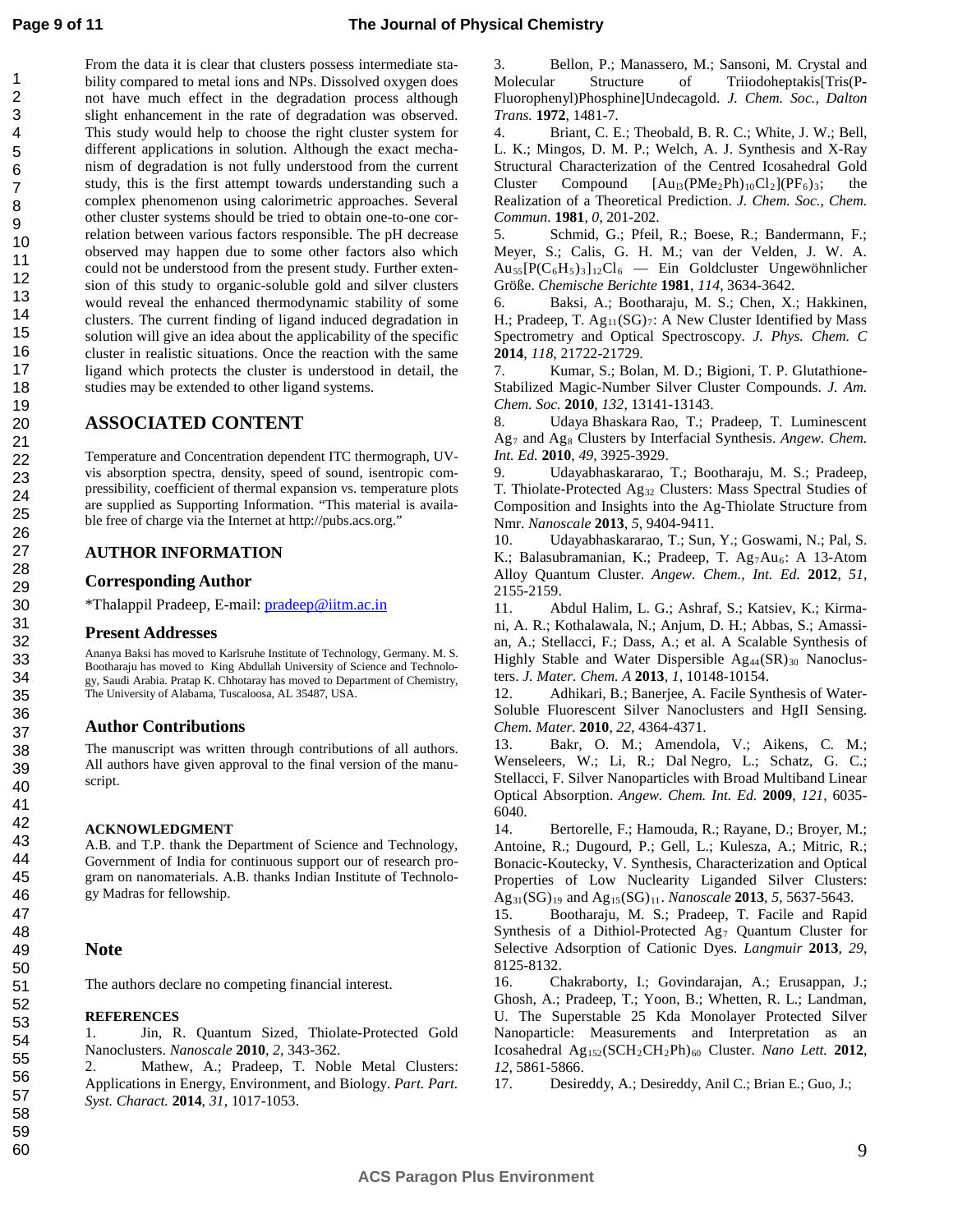Yoon, B.; Barnett, R. N.; Monahan, B. M.; Kirschbaum, K.; Griffith, W. P.; Whetten, R. L.; et al. Ultrastable Silver Nanoparticles. *Nature* **2013**, *501*, 399-402.

18. Yang, H.; Wang, Y.; Huang, H.; Gell, L.; Lehtovaara, L.; Malola, S.; Häkkinen, H.; Zheng, N. All-Thiol-Stabilized  $Ag_{44}$  and  $Au_{12}Ag_{32}$  Nanoparticles with Single-Crystal Structures. *Nat. Commun.* **2013**, *4*.

<span id="page-11-0"></span>19. Rao, T. U. B.; Nataraju, B.; Pradeep, T. Ag9 Quantum Cluster through a Solid-State Route. *J. Am. Chem. Soc.* **2010**, *132*, 16304-16307.

20. Harkness, K. M.; Tang, Y.; Dass, A.; Pan, J.; Kothalawala, N.; Reddy, V. J.; Cliffel, D. E.;Demeler, B.; Stellacci, F.; Bakr, O. M.; et. al.  $Ag_{44}(SR)_{30}^{4}$ : A Silver-Thiolate Superatom Complex. *Nanoscale* **2012**, *4*, 4269-4274.

21. Liu, G.; Feng, D.-Q.; Zheng, W.; Chen, T.; Li, D. An Anti-Galvanic Replacement Reaction of DNA Templated Silver Nanoclusters Monitored by the Light-Scattering Technique. *Chem. Commun.* **2013**, *49*, 7941-7943.

22. Diez, I.; Ras, R. H. A. Fluorescent Silver Nanoclusters. *Nanoscale* **2011**, *3*, 1963-1970.

23. Chakraborty, I.; Udayabhaskararao, T.; Pradeep, T. High Temperature Nucleation and Growth of Glutathione Protected Ag75 Clusters. *Chem. Commun.* **2012**, *48*, 6788- 6790.

24. Liu, S.; Lu, F.; Zhu, J.-J. Highly Fluorescent Ag Nanoclusters: Microwave-Assisted Green Synthesis and Cr<sup>3+</sup> Sensing. *Chem. Commun.* **2011**, *47*, 2661-2663.

25. Negishi, Y.; Arai, R.; Niihori, Y.; Tsukuda, T. Isolation and Structural Characterization of Magic Silver Clusters Protected by 4-(Tert-Butyl)Benzyl Mercaptan. *Chem. Commun.* **2011**, *47*, 5693-5695.

26. Chakraborty, I.; Udayabhaskararao, T.; Pradeep, T. Luminescent Sub-Nanometer Clusters for Metal Ion Sensing: A New Direction in Nanosensors. *J. Hazard. Mater.* **2012**, *211–212*, 396-403.

27. Guo, J.; Kumar, S.; Bolan, M.; Desireddy, A.; Bigioni, T. P.; Griffith, W. P. Mass Spectrometric Identification of Silver Nanoparticles: The Case of Ag32(SG)19. *Anal. Chem.* **2012**, *84*, 5304-5308.

<span id="page-11-1"></span>28. Udayabhaskararao, T.; Pradeep, T. New Protocols for the Synthesis of Stable Ag and Au Nanocluster Molecules. *J. Phys. Chem. Lett.* **2013**, *4*, 1553-1564.

29. Zhou, T.; Rong, M.; Cai, Z.; Yang, C. J.; Chen, X. Sonochemical Synthesis of Highly Fluorescent Glutathione-Stabilized Ag Nanoclusters and S<sup>2-</sup> Sensing. *Nanoscale* 2012, *4*, 4103-4106.

30. Chakraborty, I.; Udayabhaskararao, T.; Deepesh, G. K.; Pradeep, T. Sunlight Mediated Synthesis and Antibacterial Properties of Monolayer Protected Silver Clusters. *J. Mater. Chem. B* **2013**, *1*, 4059-4064.

31. Mathew, A.; Natarajan, G.; Lehtovaara, L.; Hakkinen, H.; Kumar, R. M.; Subramanian, V.; Jaleel, A.; Pradeep, T. Supramolecular Functionalization and Concomitant Enhancement in Properties of Au<sub>25</sub> Clusters. *ACS Nano* **2014**, *8*, 139-152.

<span id="page-11-2"></span>32. Zheng, K.; Yuan, X.; Kuah, K.; Luo, Z.; Yao, Q.; Zhang, Q.; Xie, J. Boiling Water Synthesis of Ultrastable Thiolated Silver Nanoclusters with Aggregation-Induced Emission. *Chem. Commun.* **2015**, *51*, 15165-15168.

33. Zheng, K.; Setyawati, M. I.; Lim, T.-P.; Leong, D. T.; Xie, J. Antimicrobial Cluster Bombs: Silver Nanoclusters Packed with Daptomycin. *ACS Nano* **2016**, *10*, 7934-7942.

34. Yuan, X.; Setyawati, M. I.; Tan, A. S.; Ong, C. N.; Leong, D. T.; Xie, J. Highly Luminescent Silver Nanoclusters with Tunable Emissions: Cyclic Reduction-Decomposition Synthesis and Antimicrobial Properties. *NPG Asia Mater*  **2013**, *5*, e39.

35. Negishi, Y.; Nobusada, K.; Tsukuda, T. Glutathione-Protected Gold Clusters Revisited: Bridging the Gap Between Gold(I)−Thiolate Complexes and Thiolate-Protected Gold Nanocrystals. *J. Am. Chem. Soc.* **2005**, *127*, 5261-5270.

36. Luo, Z.; Zheng, K.; Xie, J. Engineering Ultrasmall Water-Soluble Gold and Silver Nanoclusters for Biomedical Applications. *Chem. Commun.* **2014**, *50*, 5143-5155.

<span id="page-11-3"></span>37. Toshima, N.; Kanemaru, M.; Shiraishi, Y.; Koga, Y. Spontaneous Formation of Core/Shell Bimetallic Nanoparticles: A Calorimetric Study. *J. Phys. Chem. B* **2005**, *109*, 16326-16331.

<span id="page-11-4"></span>38. Pierce, M. M.; Raman, C. S.; Nall, B. T. Isothermal Titration Calorimetry of Protein–Protein Interactions. *Methods*  **1999**, *19*, 213-221.

39. Rajarathnam, K.; Rösgen, J. Isothermal Titration Calorimetry of Membrane Proteins — Progress and Challenges. *Biochimica et Biophysica Acta (BBA) - Biomembranes* **2014**, *1838*, 69-77.

<span id="page-11-5"></span>40. Chakraborty, I.; Pradeep, T. Reversible Formation of Ag44 from Selenolates. *Nanoscale* **2014**, *6*, 14190-14194.

<span id="page-11-6"></span>41. Ravi, V.; Binz, J. M.; Rioux, R. M. Thermodynamic Profiles at the Solvated Inorganic-Organic Interface: The Case of Gold-Thiolate Monolayers. *Nano Lett.* **2013**, *13*, 4442- 4448.

42. Freyer, M. W.; Lewis, E. A. Isothermal Titration Calorimetry: Experimental Design, Data Analysis, and Probing Macromolecule/Ligand Binding and Kinetic Interactions. *Methods Cell Biol.* **2008**, *84*, 79-113.

<span id="page-11-7"></span>43. Bootharaju, M. S.; Pradeep, T. Investigation into the Reactivity of Unsupported and Supported Ag<sub>7</sub> and Ag<sub>8</sub> Clusters with Toxic Metal Ions. *Langmuir* **2011**, *27*, 8134- 8143.

<span id="page-11-8"></span>44. Bellina, B.; Compagnon, I.; Bertorelle, F.; Broyer, M.; Antoine, R.; Dugourd, P.; Gell, L.; Kulesza, A.; Mitrić, R.; Bonačić-Koutecký, V. Structural and Optical Properties of Isolated Noble Metal–Glutathione Complexes: Insight into the Chemistry of Liganded Nanoclusters. *J. Phys. Chem. C* **2011**, *115*, 24549-24554.

<span id="page-11-9"></span>45. Shen, J.-S.; Li, D.-H.; Zhang, M.-B.; Zhou, J.; Zhang, H.; Jiang, Y.-B. Metal−Metal-Interaction-Facilitated Coordination Polymer as a Sensing Ensemble: A Case Study for Cysteine Sensing. *Langmuir* **2011**, *27*, 481-486.

<span id="page-11-10"></span>46. Dreier, T. A.; Ackerson, C. J. Radicals Are Required for Thiol Etching of Gold Particles. *Angew. Chem., Int. Ed.*  **2015**, *54*, 9249-9252.